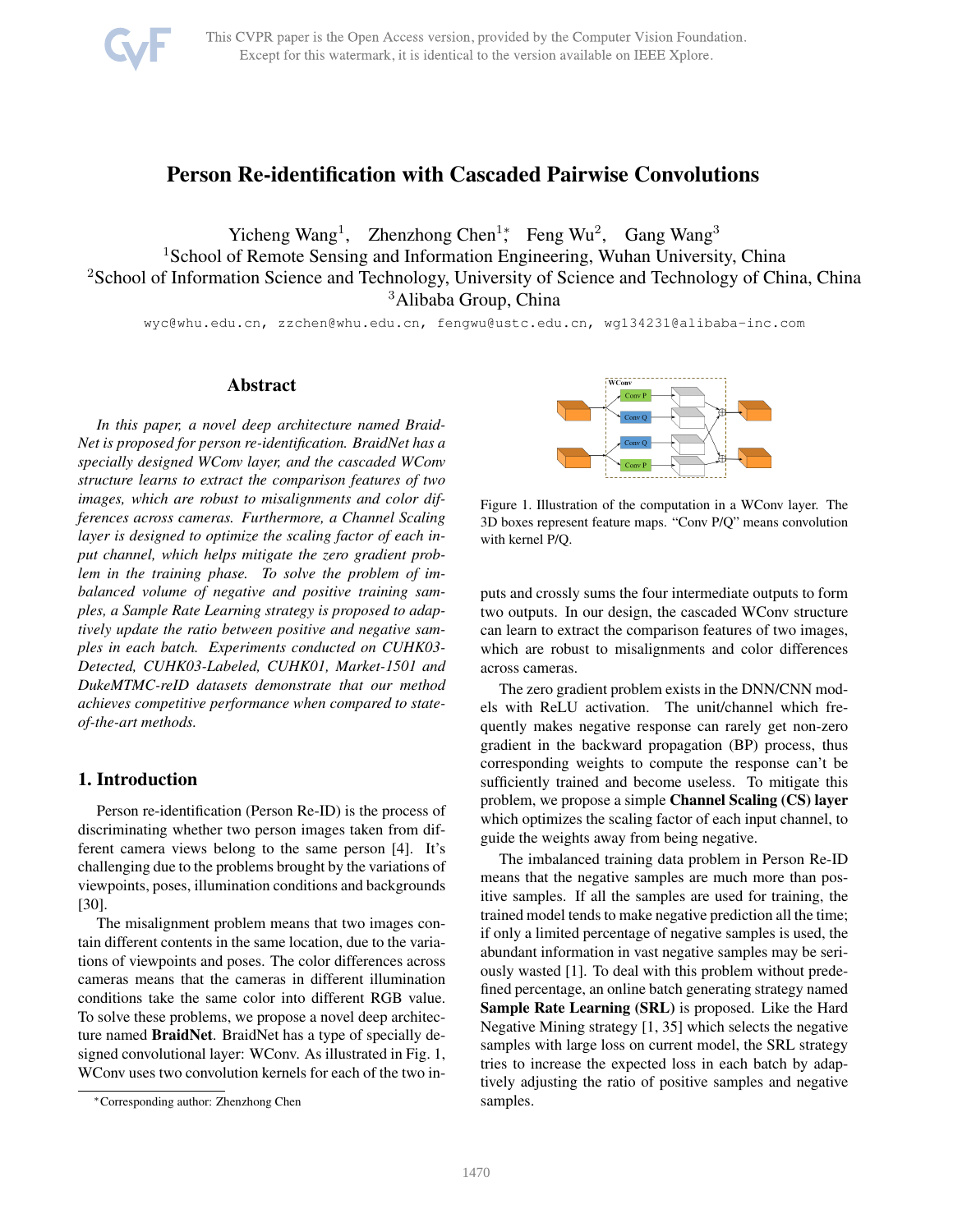The benefits of CS layer and SRL strategy are verified by the controlled experiments. With the combination of *BraidNet-CS* + SRL, our method achieves competitive performance on five datasets. Finally, the visualization of WConv features proves the theoretical functions of the cascaded WConv structure.

## 2. Related Work

To deal with the misalignment problem, many works incorporate one-to-many patch matching or extract features from detected body parts. For example, DNNIM [24] performs inexact matching over a wide search space; DM-LLV [25] uses specially designed distance functions to consider vertical misalignments, horizontal misalignments and leg posture variations; Spindle [36] separately captures semantic features from different body regions thus the macroand micro-body features can be well aligned across images. The problem of color differences across cameras is rarely considered directly by existing approaches but also important. OSML [3] tries to solve this problem by using a single pair of ColorChecker images to learn a Mahalanobis metric that directly models the relationship between color features across a pair of cameras. We notice that some special combinations of different contents in the same location of two images can also provide cues for matching. The cascaded WConv structure is designed to learn these special combinations, and judge whether these combinations exist in the same location of two images.

To avoid the zero gradient problem, LReLU [18] and PReLU [8] modify the ReLU function, but bring a little extra computational cost in the model's inference. Batch normalization (BN) [9] also solves this problem: when a channel makes nearly all-zero responses among all the samples, the normalization process transfers some responses of this channel to positive. We design a simple CS layer to solve this problem by guiding the weights away from being negative. The CS layer brings no more computational cost in the model's inference.

To solve the imbalanced training data problem, one solution is to assign different treatments on positive and negative samples. LOMO+MLAPG [16] uses asymmetric sample weighting strategy to take larger weight on the loss of positive samples; DML [32] assigns asymmetric labels to positive and negative samples; SSSL [34] imposes different penalty parameters on positive and negative samples in objective function. Another solution is to define the percentage of positive and negative training samples[1, 13, 28], where the percentage of negative sample can be manually adjusted in the training phase. As the optimal percentage setting may vary with different datasets and training stages, we design the SRL strategy to adaptively optimize the percentage of positive samples and negative samples in each batch during the training phase.

## 3. BraidNet

## 3.1. Architecture

When the size of convolution window is  $d \times d$ , input feature map has  $m$  channels and output feature map has  $n$ channels, conventional convolution operation in one specific convolution window can be written as:

$$
y_i = b_i + \sum_{j=1}^{m} w_{ji} x_j
$$
,  $i = 1, 2, \dots, n$  (1)

where  $x_j$  is a  $d^2 \times 1$  vector that represents co-located  $d \times d$ elements in the *j*th input channel,  $w_{ji}$  is a  $1 \times d^2$  weight vector,  $b_i$  is the bias factor of the *i*th output channel, and  $y_i$ is the response value at corresponding pixel in the  $i$ th output channel.

Our proposed WConv Layer has two input feature maps with the same size and two output feature maps with the same size. WConv operation in one specific convolution window is defined as:

$$
\begin{cases}\ny_i^{(p)} = b_i + \sum_{j=1}^m (w_{ji}^{(p)} x_j^{(p)} + w_{ji}^{(q)} x_j^{(q)}) \\
y_i^{(q)} = b_i + \sum_{j=1}^m (w_{ji}^{(q)} x_j^{(p)} + w_{ji}^{(p)} x_j^{(q)}) \\
i = 1, 2, \cdots, n\n\end{cases}
$$
\n(2)

where  $x_j^{(p)}$  and  $x_j^{(q)}$  represent co-located elements in the *j*th channel of two input feature maps, respectively;  $w_{ji}^{(p)}$  and  $w_{ji}^{(q)}$  are two different weight vectors;  $b_i$  is the bias factor of the *i*th channel in the two output feature maps;  $y_i^{(p)}$  and  $y_i^{(q)}$  are the response value at corresponding pixels in the *i*th channel of the two output feature maps, respectively. The computation of a WConv layer is illustrated in Fig. 1.

In a BraidNet, feature maps of two input images are firstly extracted by weight-sharing subnetworks, then these feature maps are compared by cascaded WConv (with ReLU, pooling, *etc*., the same below) structure. The output feature maps of the last WConv layer are element-wisely added together to obtain one feature map (*i.e*., comparison features), then these comparison features are fed to another subnetwork to obtain the final matching score.

#### 3.2. Mechanism Analysis

In Person Re-ID, the variations of viewpoints, poses and illumination make two pedestrian images usually contain different local contents (*e.g*., objects, shapes, colors) in the same location, even if the two images belong to the same person. Therefore, directly judging whether two images contain the same co-located content leads to unsatisfactory Re-ID accuracy. Luckily, some special combinations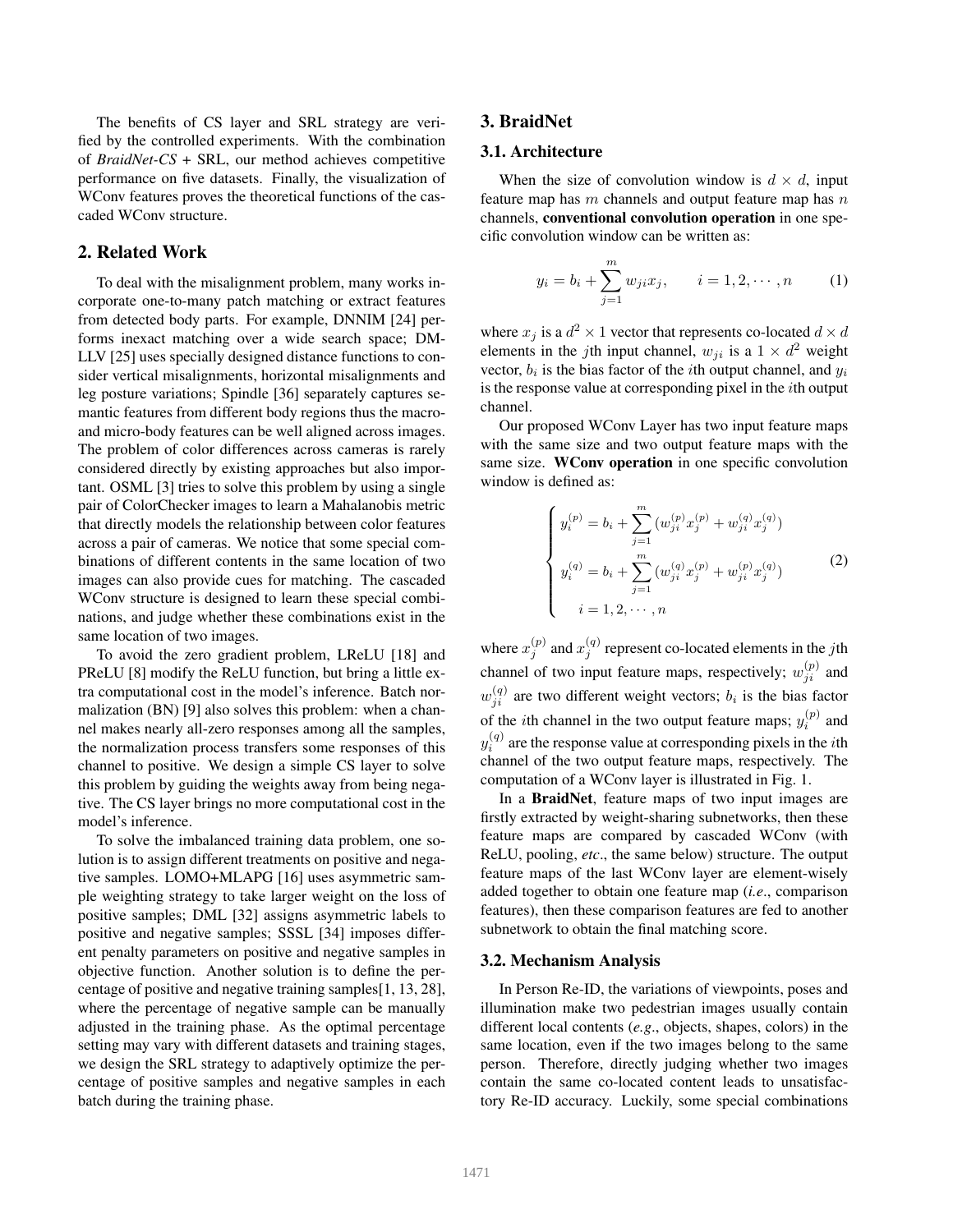

Figure 2. Examples of asymmetric matching pattern. (a) two specific RGB value provide evidence for matching, as they may come from the same color but be effected by different illumination conditions; (b) two specific plane shapes of braid provide evidence for matching, as they may be caused by different viewpoints; (c) a backpack and a strap provide evidence for matching, as almost all the backpacks have straps; (d) hair and a hat provide evidence for mismatching, as a man in a hat can't reveal his hair.

of different local contents can provide cues for the matching, which are named as "asymmetric matching pattern". Some examples of asymmetric matching pattern are shown in Fig. 2. An asymmetric matching pattern can be written as a set of two different subpatterns:  $\{m^{(p)}, m^{(q)}\}$ . Given one asymmetric matching pattern  $\{m^{(p)}, m^{(q)}\}$ , two images  $I_A$ ,  $I_B$  and one specific location, when " $m^{(p)}$  and  $m^{(q)}$  exist in the same location of  $I_A$  and  $I_B$ , respectively", or " $m^{(q)}$  and  $m^{(p)}$  exist in the same location of  $I_A$  and  $I_B$ , respectively", we say this asymmetric matching pattern exist in this location of these two images, and it is useful cues for subsequent matching computation. Above judging process is named as asymmetric pattern matching, which can be implemented by our proposed cascaded WConv structure. Detailed explanation is presented below.

When the L2-Norm regularization is applied on the convolution kernels, some trained weights in the kernels become very small. Given a very small positive scalar  $\epsilon$ , weight vectors in Eq. 2 can be divided into two categories:

$$
c_{ji}^{(s)} = \begin{cases} 0, & \|w_{ji}^{(s)}\|_2^2 \le \epsilon \\ 1, & \|w_{ji}^{(s)}\|_2^2 > \epsilon \end{cases} \tag{3}
$$

where  $s \in \{p, q\}$ , the same below.

According to Eq. 2, when  $c_{ji}^{(p)} = 0$ ,  $w_{ji}^{(p)} x_j^{(p)} \approx 0$  and  $w_{ji}^{(p)}x_j^{(q)} \approx 0$ , thus the effect of  $x_j^{(p)}$  to  $y_i^{(p)}$  and the effect of  $x_j^{(q)}$  to  $y_i^{(q)}$  can be ignored; when  $c_{ji}^{(q)} = 0$ ,  $w_{ji}^{(q)} x_j^{(q)} \approx 0$ and  $w_{ji}^{(q)}x_j^{(p)} \approx 0$ , thus the effect of  $x_j^{(q)}$  to  $y_i^{(p)}$  and the effect of  $x_j^{(p)}$  to  $y_i^{(q)}$  can be ignored.

We divide the channels in the cascaded WConv structure into five categories:

0) meaningless channel, whose responses are always approximately zero;

1) the feature of  $I_A$ ;

2) the feature of  $I_B$ ;

3) the result of an asymmetric pattern matching in the combination case of  $m^{(p)}$ - $I_A$ ,  $m^{(q)}$ - $I_B$ ;

4) the result of an asymmetric pattern matching in the combination case of  $m^{(q)}$ - $I_A$ ,  $m^{(p)}$ - $I_B$ .

For each WConv layer, we use  $t_j^{(p)}$  and  $t_j^{(q)}$  to represent the category of the  $j$ th channel in the input feature maps marked with p and q, respectively. We use  $l_i^{(p)}$  and  $l_i^{(q)}$  to represent the category of the ith channel in the output feature maps marked with  $p$  and  $q$ , respectively.

For the first WConv layer, the two input feature maps come from the same subnetwork but different images, so  $x_j^{(p)}$  and  $x_j^{(q)}$  represent features in the same type and  $[t_j^{(p)}, t_j^{(q)}] \in \{[0, 0], [1, 2]\}.$  The categories of output channels can be judged as:

$$
[l_i^{(p)}, l_i^{(q)}] = \begin{cases} [0, 0] & \forall j \vert_{t_j^{(p)} \neq 0}, c_{ji}^{(p)} = 0; \forall j \vert_{t_j^{(q)} \neq 0}, c_{ji}^{(q)} = 0\\ [1, 2] & \exists j \vert_{t_j^{(p)} = 1}, c_{ji}^{(p)} = 1; \forall j \vert_{t_j^{(q)} \neq 0}, c_{ji}^{(q)} = 0\\ [2, 1] & \forall j \vert_{t_j^{(p)} \neq 0}, c_{ji}^{(p)} = 0; \exists j \vert_{t_j^{(q)} = 2}, c_{ji}^{(q)} = 1\\ [3, 4] & \exists j \vert_{t_j^{(p)} = 1}, c_{ji}^{(p)} = 1; \exists j \vert_{t_j^{(q)} = 2}, c_{ji}^{(q)} = 1 \end{cases}
$$
(4)

For the second WConv layer, the two input feature maps come from previous WConv layer, so  $[t_j^{(p)}, t_j^{(q)}] \in$  $\{[0, 0], [1, 2], [2, 1], [3, 4]\}.$  The categories of output channels can be judged as:

$$
\begin{bmatrix} l_i^{(p)}, l_i^{(q)} \end{bmatrix} = \begin{cases} \begin{smallmatrix} [0,0] & \forall (j,s) \end{smallmatrix}_{t_j^{(s)} \neq 0}, c_{ji}^{(s)} = 0 \\ \begin{smallmatrix} [1,2] & \exists (j,s) \end{smallmatrix}_{t_j^{(s)} = 1}, c_{ji}^{(s)} = 1; \forall (j,s) \end{smallmatrix}_{t_j^{(s)} \neq 1}, c_{ji}^{(s)} = 0 \\ \begin{smallmatrix} [2,1] & \exists (j,s) \end{smallmatrix}_{t_j^{(s)} = 2}, c_{ji}^{(s)} = 1; \forall (j,s) \end{smallmatrix}_{t_j^{(s)} \neq 2}, c_{ji}^{(s)} = 0 \\ \begin{smallmatrix} [3,4] & \exists (j,s) \end{smallmatrix}_{t_j^{(s)} = 1}, c_{ji}^{(s)} = 1; \exists (j,s) \end{smallmatrix}_{t_j^{(s)} = 2}, c_{ji}^{(s)} = 1 \\ \begin{smallmatrix} [3,4] & \exists (j,s) \end{smallmatrix}_{t_j^{(s)} \in \{3,4\}}, c_{ji}^{(s)} = 1 \end{cases} \tag{5}
$$

As described in Eqs. 4 and 5,  $l_i^{(s)} = 0$  when the effects of  $I_A$  and  $I_B$  on  $y_i^{(s)}$  can be ignored;  $l_i^{(s)} = 1$  when the effect of  $I_A$  on  $y_i^{(s)}$  can't be ignored, but the effect of  $I_B$ on  $y_i^{(s)}$  can be ignored;  $l_i^{(s)} = 2$  when the effect of  $I_B$  on  $y_i^{(s)}$  can't be ignored, but the effect of  $I_A$  on  $y_i^{(s)}$  can be ignored;  $l_i^{(s)} \in \{3, 4\}$  when the effect of neither  $I_A$  nor  $I_B$ on  $y_i^{(s)}$  can be ignored (the effects of  $I_A$  and  $I_B$  are different as corresponding weights are different, *i.e*., the subpatterns corresponding to  $I_A$  and  $I_B$  are different). When  $[l_i^{(p)}, l_i^{(q)}] \in \{[1, 2], [2, 1]\}, y_i^{(p)}$  and  $y_i^{(q)}$  represent the same type of single-image feature, but correspond to different images; when  $[l_i^{(p)}, l_i^{(q)}] = [3, 4]$ ,  $y_i^{(p)}$  and  $y_i^{(q)}$  are the results of the same asymmetric pattern matching, but in different combination cases of subpatterns and images.

The discussions on subsequent WConv layers is the same as that of the second WConv layer.

To summarize, the cascaded WConv structure not only extracts multi-level single-image features, but also extracts multi-level cross-image features via asymmetric pattern matching.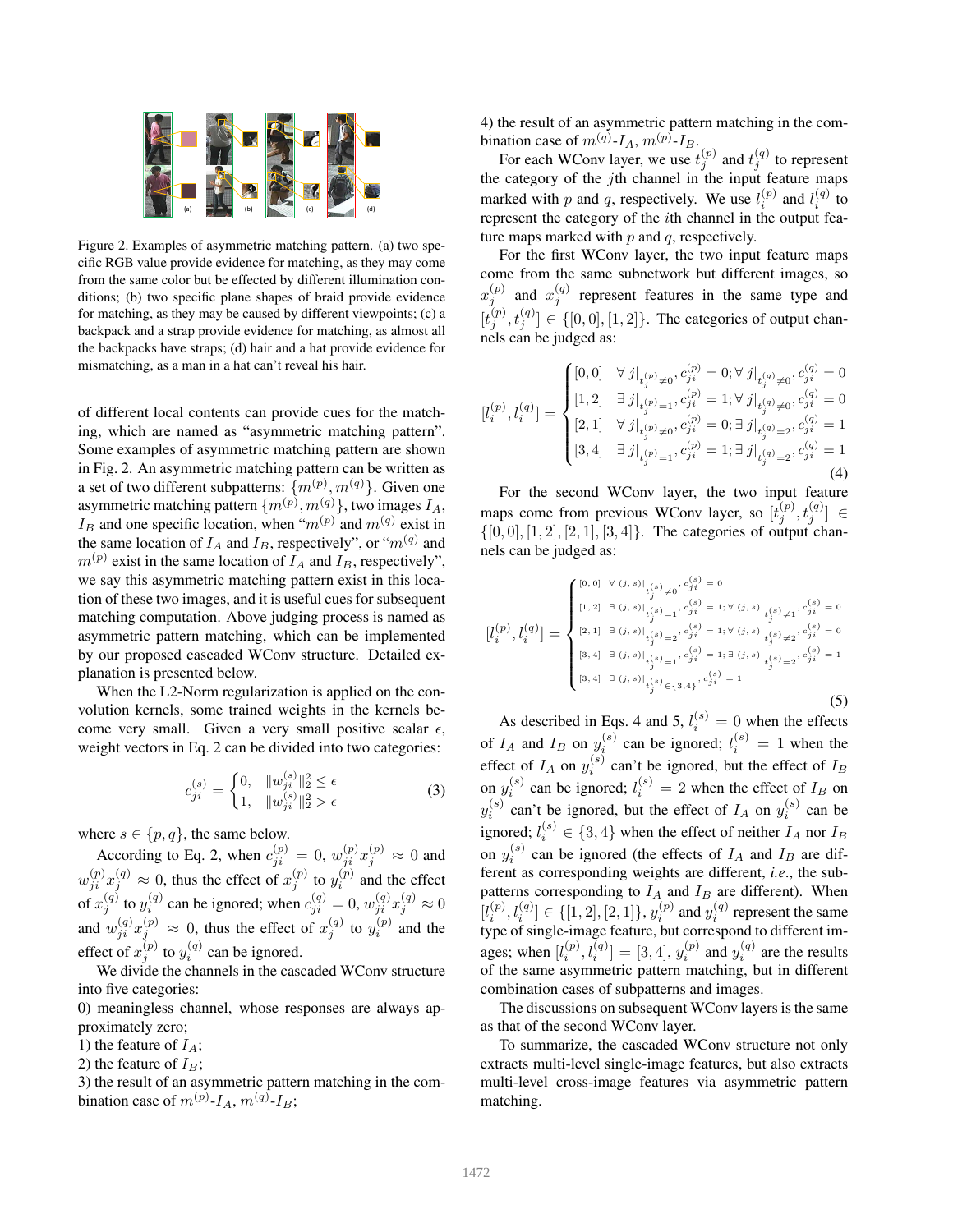We add together the two output feature maps of the cascaded WConv structure, to judge whether corresponding asymmetric matching patterns exist in the same location of two images in any combination cases of images and subpatterns (or judge whether the two images contain the same content in the same location). As different comparison features have different roles in matching, a subnetwork is used to further synthesize previous comparison features and make the final matching score.

# 4. Channel Scaling Layer

#### 4.1. Formulation

In one CS layer, the operation applied on one pixel of the ith input channel is:

$$
z_i = \gamma_i y_i \tag{6}
$$

where  $\gamma_i$  is the scaling factor and is shared across all the pixels of corresponding channel. Additionally, in order to confirm the scaling factor  $\gamma_i > 0$ , we let:

$$
\gamma_i = e^{\alpha_i} \tag{7}
$$

where  $\alpha_i \in \mathbb{R}$ ,  $\alpha_i$  is initialized to 0 and is trained in the training phase. Eqs. 6 and 7 define the operation of CS layer.

Each CS layer is trained using mini-batch SGD method simultaneously with other layers. In the BP process, the gradients of  $y_i$  and  $\alpha_i$  are calculated as:

$$
\begin{cases}\n\nabla_{y_i} = \nabla_{z_i} \frac{\partial z_i}{\partial y_i} = \nabla_{z_i} \gamma_i \\
\nabla_{\gamma_i} = \sum_{z_i} \nabla_{z_i} \frac{\partial z_i}{\partial \gamma_i} = \sum_{z_i} \nabla_{z_i} y_i \\
\nabla_{\alpha_i} = \nabla_{\gamma_i} \frac{\partial \gamma_i}{\partial \alpha_i} = \nabla_{\gamma_i} e^{\alpha_i} = \nabla_{\gamma_i} \gamma_i\n\end{cases}
$$
\n(8)

#### 4.2. Mechanism Analysis

For the convenience of discussion, we study the CS layer with input feature map of  $1 \times 1$  spatial size and *n* channels. The input feature map of this CS layer comes from a convolutional layer, and the output feature map of this CS layer is fed to a ReLU layer. The computation in above layers is:

$$
o_i = \max\{\gamma_i \sum_{j=1}^r v_{ji} x_j, 0\}, \qquad i = 1, 2, \cdots, n \qquad (9)
$$

where  $r$  is the number of input elements in one convolutional window (including a constant 1 for the bias operation),  $x_j$  is the jth element and  $v_{ji}$  is the corresponding weight to calculate the response value in the  $i$ th output channel,  $x_j \geq 0$  as it comes from previous ReLU layer.

In the BP process, the gradient of  $\gamma_i$  is calculated as:

$$
\nabla_{\gamma_i} = \begin{cases} \nabla_{o_i} \sum_{k=1}^r v_{ki} x_k & \sum_{k=1}^r v_{ki} x_k > 0 \\ 0 & \sum_{k=1}^r v_{ki} x_k \le 0 \end{cases}
$$
 (10)

and the gradient of  $v_{ii}$  is calculated as:

$$
\nabla_{v_{ji}} = \begin{cases} \nabla_{o_i} \gamma_i x_j & \sum_{k=1}^r v_{ki} x_k > 0 \\ 0 & \sum_{k=1}^r v_{ki} x_k \le 0 \end{cases} \tag{11}
$$

In the training phase, the value of a parameter will be significantly changed when the gradient of it keeps to be positive/negative in multiple continuous iterations (one iteration means the processes of forward propagation, backward propagation and gradient descent with one batch, the same below).

When  $\nabla_{o_i} > 0$  and  $\sum_{k=1}^r v_{ki} x_k > 0$  in multiple continuous iterations,  $\nabla_{v_{ji}} \geq 0$  in these iterations and  $v_{ji}$  may decrease according to Eq. 11,  $\nabla_{\gamma_i} > 0$  in these iterations and  $\gamma_i$  decreases according to Eq. 10. As  $\gamma_i$  is a multiplication factor to compute  $\nabla_{v_{ji}}$ , the decrease of  $v_{ji}$  is suppressed.

When  $\nabla_{o_i} < 0$  and  $\sum_{k=1}^r v_{ki} x_k > 0$  in multiple continuous iterations,  $\nabla_{v_{ji}} \leq 0$  in these iterations and  $v_{ji}$  may increase;  $\nabla_{\gamma_i} < 0$  in these iterations and  $\gamma_i$  increases. As  $\gamma_i$  is a multiplication factor to compute  $\nabla_{v_{ji}}$ , the increase of  $v_{ji}$  is promoted.

When  $\sum_{k=1}^{r} v_{ki} x_k$  is always non-positive, which is easily to occur when  $v_{\cdot i}$  ("·" represents 1, 2,  $\cdots$ , r) are partial to be negative,  $\nabla_{v,i} = 0$  all the time. Thereafter,  $v_{i}$  can't get non-zero gradients to update their value,  $o_i = 0$  all the time, so  $v_{i}$  and corresponding channel become useless in the network. We can use CS layer to guide the weights away from being negative, so as to alleviate this zero gradient problem.

After the training phase, we can update  $v_{i}$  with the value of  $\gamma_i v_{i}$  and then remove the CS layer, so CS layer brings no additional computational cost in the model's inference.

## 5. Sample Rate Learning

To solve the problem of imbalanced training data, some methods use fixed percentage of positive samples in each batch, *i.e*., sample rate. As different datasets may have different optimal percentage settings, and the optimal percentage may varies in different training phase, we design the Sample Rate Learning (SRL) strategy to adaptively optimize the percentage of positive and negative samples in each batch during the training phase.

Given sample rate  $r \in (0, 1)$  and batch size n, the number of positive samples  $(n^{+})$  and the number of negative samples  $(n^{-})$  in the batch can be calculated as:

$$
\begin{cases}\nn^{+} = \text{round}(nr) \\
n^{-} = n - n^{+}\n\end{cases} (12)
$$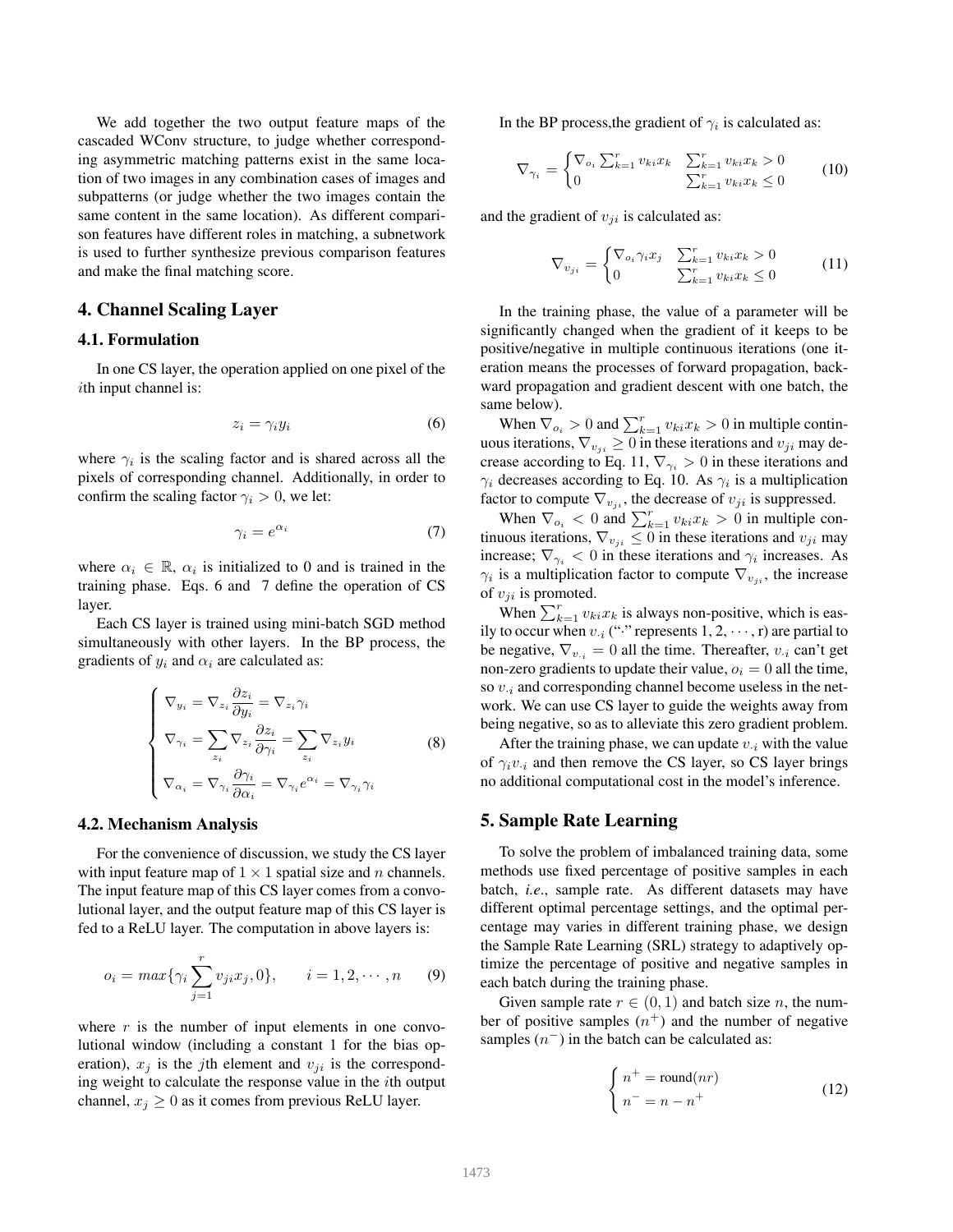In order to confirm  $r \in (0, 1)$ , we let:

$$
r = \frac{1}{1 + e^{-\lambda}}\tag{13}
$$

where  $\lambda \in \mathbb{R}$ , and  $\lambda$  is a learned parameter in the training phase.

Given prediction model  $s = f(X; \theta)$  (X is a sample,  $\theta$ are the parameters in the model, s is the matching score) and loss function  $l(s, c)$  (c is the label of corresponding sample,  $c \in \{+1, -1\}$ , the expectations of loss on positive sample and negative sample respectively in condition of  $\theta$  are supposed to exist and are written as  $E[Loss^{+}|\theta]$ ,  $E[Loss^{-}|\theta]$ . They can be estimated in each batch via:

$$
\begin{cases}\n\hat{\mathbf{E}}[Loss^{+}|\theta] = \frac{1}{n^{+}} \sum_{i=1}^{n^{+}} l(S_{i}^{+}, +1) \\
\hat{\mathbf{E}}[Loss^{-}|\theta] = \frac{1}{n^{-}} \sum_{i=1}^{n^{-}} l(S_{i}^{-}, -1)\n\end{cases}
$$
\n(14)

where  $S_i^+$  ( $S_i^-$ ) is the matching score of *i*th positive (negative) sample.

The expectation of loss in one batch which is generated with sample rate  $r$  is:

$$
E[Loss|\theta, r] = rE[Loss^{+}|\theta] + (1 - r)E[Loss^{-}|\theta]
$$
 (15)

The partial derivative of  $E[Loss | \theta, r]$  with respect to r (the gradient of  $r$ ) is:

$$
\nabla_r = \mathbf{E}[Loss^+ | \theta] - \mathbf{E}[Loss^- | \theta]
$$
 (16)

and can be estimated via:

$$
\hat{\nabla}_r = \hat{\mathbf{E}}[Loss^+ | \theta] - \hat{\mathbf{E}}[Loss^- | \theta]
$$
 (17)

Inspired by the hard negative mining strategy used in ImprovedDL [1] and DCSL [35], which chooses the negative samples with large loss on current model, we try to increase  $E[Loss | \theta, r]$  by adjusting r, and the objective function in the training phase can be written in a minimax form:

$$
\min_{\theta} \{ \max_{r} \mathbf{E}[Loss | \theta, r] \}
$$
 (18)

To satisfy Eq. 18, r should be updated to 1 when  $\nabla_r > 0$ , and updated to 0 when  $\nabla_r < 0$ . Due to the uncertainty of estimation, we can't guarantee  $\nabla_r > 0$  or  $\nabla_r < 0$  when  $\hat{\nabla}_r > 0$  or  $\hat{\nabla}_r < 0$ , but the larger the  $|\hat{\nabla}_r|$  is, the more confident we are. Therefore, we don't update  $r$  to 1 or 0 directly, but increase or decrease it gradually, and  $|\hat{\nabla}_r|$  can be used as a dynamic changing 'step size' in this process.

Based on the above discussion, rather than using the gradient descent method which updates parameters along the opposite direction of gradients,  $r(\lambda)$  indeed) should be updated along the direction of gradient. As it is unnecessary to let r converge to a fixed value, the learning rate of  $\lambda$  remains unchanged in the training phase. The pseudo code of mini-batch stochastic gradient descent method with SRL strategy is shown in Algorithm 1.

Algorithm 1 Mini-batch SGD Method with SRL for Training Binary Classification Model

| $m_{\rm S}$ D $m_{\rm H}$ , Chassineation Model                                                                                   |
|-----------------------------------------------------------------------------------------------------------------------------------|
| <b>Require:</b>                                                                                                                   |
| Training dataset $\{X_1, C_1\}, \{X_2, C_2\}, \cdots$ ,                                                                           |
| Binary classification model $s = f(x; \theta)$ ,                                                                                  |
| Loss function $l(s, c)$ ,                                                                                                         |
| Batchsize n.                                                                                                                      |
| Learning rate of model parameters $\mu$ ,                                                                                         |
| Learning rate of $\lambda \mu_{\lambda}$ .                                                                                        |
| <b>Ensure:</b> Trained parameters $\theta$ .                                                                                      |
| $1: \lambda \leftarrow 0$ .                                                                                                       |
| 2: Initiate $\theta$ by a random generator.                                                                                       |
| 3: for $e \leftarrow 1$ to E do                                                                                                   |
| 4:<br>for $t \leftarrow 1$ to $T_e$ do                                                                                            |
| 5:<br>Calculate $r$ using Eq. 13.                                                                                                 |
| 6:<br>Calculate $n^+$ and $n^-$ using Eq. 12.                                                                                     |
| 7: Choose $n^+$ positive samples and $n^-$ negative samples to make a batch                                                       |
| ${x_1, c_1}, {x_2, c_2}, \cdots, {x_n, c_n}.$                                                                                     |
| 8:<br>$s_i \leftarrow f(x_i; \theta), i = 1, 2, \cdots, n.$                                                                       |
| Calculate $\overline{\nabla}_r$ using Eqs. 14 and 17, calculate $\overline{\nabla}_{\theta}$ using BP method.<br>9:               |
| $\hat{\nabla}_{\lambda} \leftarrow r(1-r)\hat{\nabla}_{r}$<br>10:                                                                 |
| $\lambda \leftarrow \lambda + \mu_{\lambda} \hat{\nabla}_{\lambda}, \theta \leftarrow \theta - \mu \hat{\nabla}_{\theta}.$<br>11: |
| 12:<br>end for                                                                                                                    |
| 13:<br>Decrease $\mu$ .                                                                                                           |
| 14: end for                                                                                                                       |
| 15: return $\theta$                                                                                                               |

# 6. Experiments

Experiments are implemented on the DagNN wrapper in MatConvNet toolbox [29]. Firstly, we compare the performance of networks with different settings to verify the benefits brought by BraidNet architecture, CS layer and SRL strategy, respectively. Then our method and some other recently proposed methods are compared on multiple datasets. Finally, some features in the cascaded WConv structure are visualized to prove our theoretical analysis of cascaded WConv structure.

Datasets and Evaluation Protocol. Five Person Re-ID datasets are used in our experiments: CUHK03-Detected (the detected version of CUHK03 [13]), CUHK03-Labeled (the labeled version of CUHK03), CUHK01 [12], Market-1501 [37], and DukeMTMC-reID [38] which was developed based on DukeMTMC dataset [22].

The single-query setting is followed in the test phase. For each gallery image, the matching scores of the most matching probe ID (in different camera views) are increased to ensure the uniqueness of the matched one. For Market-1501 and DukeMTMC-reID datasets, we use the dataset split case and evaluation packages provided by [37] and [38], respectively. For CUHK03-Detected, CUHK03- Labeled and CUHK01 datasets, the number of individuals in testing subset is set to 100. The images from the second camera view are used as the probe set. In one evaluation process, we randomly select one image from the first camera view for each identity to make the gallery set, then we average the CMC curves of all the probe images. Above evaluation process is repeated 100 times and the mean value is the final result.

Architecture. Three BraidNet architectures are included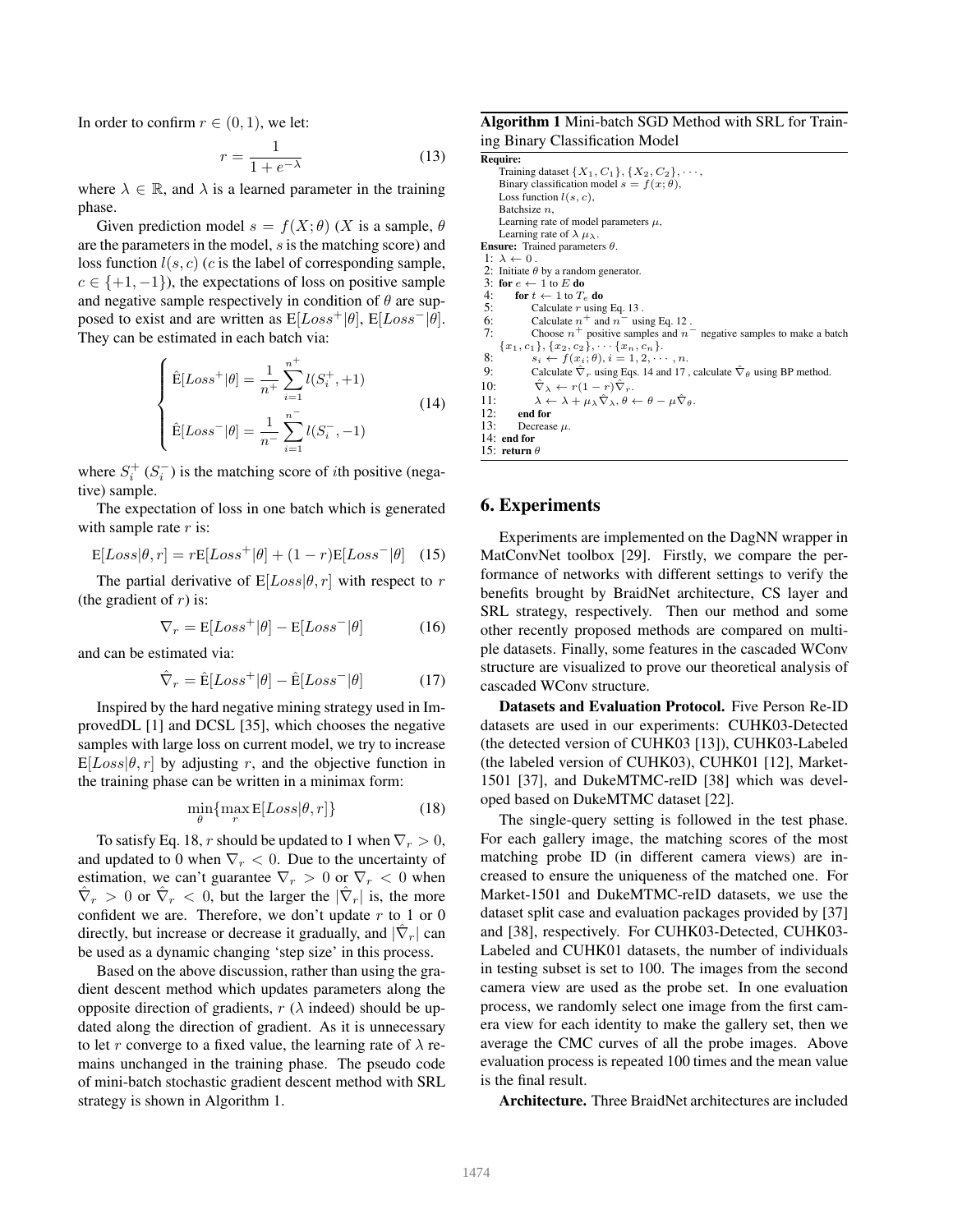

Figure 3. Illustration of *BraidNet-CS* architecture. Each input image is resized to [128,64]. Each Conv layer and WConv layer except the last three Conv layers has window size  $3\times 3$ , stride [1, 1] and padding [1, 1, 1, 1]; each Max Pooling layer has pooling size  $2\times 2$  and padding [0, 0, 0, 0]; each Average Pooling layer has pooling size  $4 \times 2$  and padding [0, 0, 0, 0]; the last three Conv layers apply  $1 \times 1$  convolutions upon 1×1 feature maps. W<sub>1</sub> corresponds to M output channels and  $W_2 \sim W_8$  correspond to N output channels. For CUHK03-Detected, CUHK03-Labeled and CUHK01 datasets, M=64, N=128; for Market-1501 and DukeMTMC-reID datasets, M=80, N=160.

in our experiments: *BraidNet*, *BraidNet-BN*, and *BraidNet-CS*. The architecture of *BraidNet-CS* is illustrated in Fig. 3. Feature maps of two images are firstly extracted by the weight-sharing subnetworks with two Conv layers, and fed to a four-layer cascaded WConv structure. The outputs of the cascaded WConv structure are pooled to  $1\times1$  spacial size and then added together. Finally, a subnetwork with three Conv layers is used to synthesize previous comparison features and output the final matching score. As Market-1501 and DukeMTMC-reID datasets contain more cameras and have more possible asymmetric matching patterns, we use larger channel numbers when experiment is implemented on these datasets. We remove the CS layers from *BraidNet-CS* architecture to make the *BraidNet* architecture. We replace the CS layers with the BN layers in *BraidNet-CS* architecture to make the *BraidNet-BN* architecture (the two BN layers connecting to the same WConv layer share parameters).

Training Setting. Following the Binomial Deviance used in [32], the loss function on each sample is:

$$
loss = log(1 + e^{-sc}) + \frac{\alpha}{2} ||\theta||_2^2
$$
 (19)

where s (s∈R) is the matching score and  $c$  (c∈{+1, -1}) is the sample label;  $\frac{\alpha}{2} ||\theta||_2^2$  is the L2-Norm regularization term applied on all the convolution kernels, and the weight decay parameter  $\alpha$  is set to 0.0005.

The BraidNet is trained from scratch on each dataset separately. Data augmentation is applied by adding left-right flipping version of original images. The batch size  $n$  is set to 256. The momentum factor is set to 0.9; the learning rate of  $\lambda$  in SRL strategy is set to 0.1. For CUHK03-Detected, CUHK03-Labeled and CUHK01 datasets, the learning rate of model parameters is set to 0.02 in the first 50k iterations, then multiplied by 0.5 every 10k iterations until the 140k-th iteration. For Market-1501 and DukeMTMC-reID datasets, the learning rate of model parameters is set to 0.02 in the first 70k iterations, then multiplied by 0.5 every 10k iterations until the 190k-th iteration.

To reduce the memory cost, we generate samples online in each iteration. To generate  $n^+$  positive samples, we firstly randomly choose  $n^+$  different identities, then for each chosen identity, we randomly choose two images to make a positive sample; to generate each one of  $n<sup>-</sup>$  negative samples, we randomly choose two different identities, then randomly choose one image from each chosen identity.

### 6.1. The Effectiveness of Our Method

On each dataset of CUHK03-Detected CUHK03- Labeled and CUHK01, we evaluate the performance of *BraidNet*, *BraidNet-BN* and *BraidNet-CS* trained with fixed sample rate 1/4, and the performance of *BraidNet-CS* trained with SRL strategy. The evaluation results are listed with that of some recently proposed methods in Table 1.

The Effectiveness of BraidNet According to Table 1, *BraidNet* outperforms most recently proposed methods. In contrast with DNNIM [24] which performs inexact matching over a wide search space in a single Normalized Correlation layer, our BraidNet performs asymmetric pattern matching in the same location of two feature maps in multiple WConv layers, and outperforms DNNIM by a large margin.

The Effectiveness of Channel Scaling Layer According to Table 1, the additional CS layers contribute obvious Rank-1 increase of 3.08% and 2.48% on CUHK03-Detected and CUHK03-Labeled datasets, respectively. On CUHK01 dataset, the Rank-1 score of *BraidNet-CS* is a bit inferior to that of *BraidNet*. As the CUHK01 dataset has only two cameras, it contains less variations in misalignments and color differences across cameras than the other datasets. For CUHK01 dataset, limited numbers of useful channels and parameters in the BraidNet are required, and additional CS layers make no help to the performance improvement.

The BN layer can speed up the convergence and brings performance improvement in most other works. As discussed in Section 2, BN layer also helps avoid the zero gradient problem. The additional BN layers improve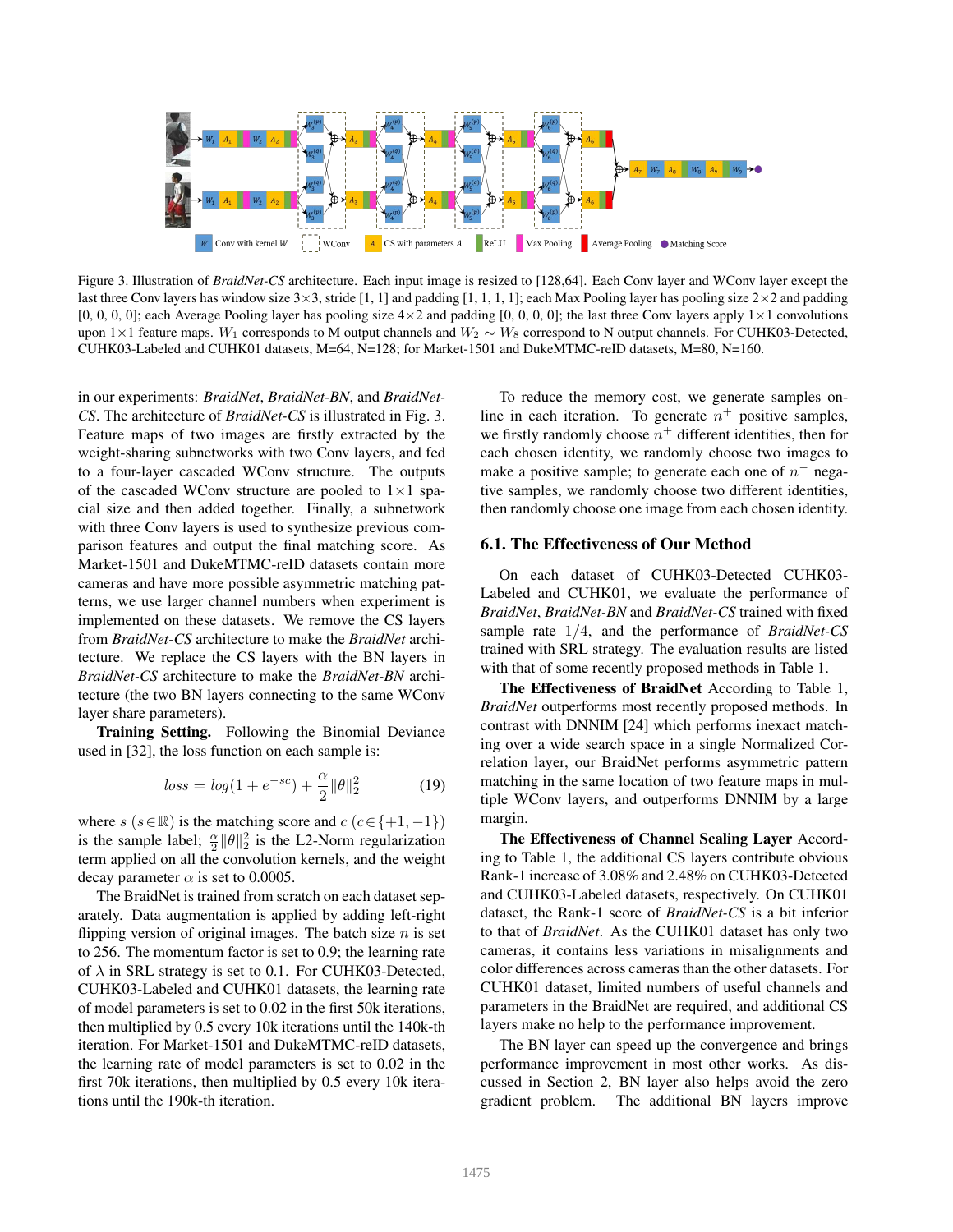Table 1. Rank-1, Rank-10, Rank-20 scores (%) of different methods on CUHK03-Detected, CUHK03-Labeled and CUHK01 datasets.

| Methods               | $CUHK03-Detected (p=100)$ |                          |         | $CUHK03$ -Labeled ( $p=100$ ) |                          |                          | $CUHK01(p=100)$ |         |           |
|-----------------------|---------------------------|--------------------------|---------|-------------------------------|--------------------------|--------------------------|-----------------|---------|-----------|
|                       | Rank-1                    | Rank-10                  | Rank-20 | Rank-1                        | Rank-10                  | Rank-20                  | Rank-1          | Rank-10 | $Rank-20$ |
| <b>FPNN</b> [13]      | 19.89                     | 50.00                    | 78.50   | 20.65                         | 66.50                    | 80.00                    | ٠               | ٠       | ٠         |
| ImprovedDL [1]        | 44.96                     | 83.47                    | 93.15   | 54.74                         | 93.88                    | 98.10                    | 65.00           | 93.12   | 97.20     |
| $LOMO + XODA$ [15]    | 46.25                     | 88.55                    | 94.25   | 52.20                         | 92.14                    | 96.25                    | ٠               |         |           |
| $LOMO + MLAPG$ [16]   | 51.15                     | 92.05                    | 96.90   | 57.96                         | 94.74                    | 98.00                    |                 |         |           |
| SSSL [34]             | 51.20                     |                          |         | 57.00                         | $\overline{\phantom{0}}$ |                          |                 | ٠       |           |
| <b>EDM</b> [23]       | 52.09                     |                          |         | 61.32                         | $\sim$                   | $\sim$                   | 86.59           |         |           |
| <b>SICIR [30]</b>     | 52.17                     | 91.00                    | 95.00   | $\overline{\phantom{a}}$      | $\overline{\phantom{0}}$ |                          | 71.80           | 94.00   | 98.00     |
| Ensembles [21]        |                           |                          |         | 62.10                         | 94.30                    | 97.80                    |                 |         |           |
| LDNS [33]             | 54.70                     | 84.75                    | 95.20   | 62.55                         | 90.05                    | 98.10                    |                 |         |           |
| <b>SLSTM [28]</b>     | 57.3                      | 88.3                     |         |                               | $\overline{\phantom{0}}$ |                          | ٠               |         |           |
| $GOG + XODA [20]$     | 65.5                      | 93.7                     |         | 67.3                          | 96.0                     |                          |                 |         |           |
| MSCAN <sup>[11]</sup> | 67.99                     | 95.36                    | 97.83   | 74.21                         | 97.54                    | 99.25                    |                 |         |           |
| MTDnet [6]            |                           |                          |         | 74.68                         | 97.47                    | $\overline{\phantom{a}}$ | 78.50           | 97.50   |           |
| <b>GSCNN</b> [27]     | 68.1                      | 94.6                     |         | $\overline{\phantom{a}}$      | $\overline{\phantom{a}}$ |                          |                 |         |           |
| <b>DNNIM</b> [24]     | 72.04                     | 96.00                    | 98.26   | 72.43                         | 95.51                    | 98.40                    | 81.23           | 97.39   | 98.60     |
| <b>SSM [2]</b>        | 72.70                     |                          | 96.05   | 76.63                         | $\overline{\phantom{0}}$ | 97.95                    |                 |         |           |
| LSRO [38]             | 73.1                      | 96.7                     |         |                               | ٠                        | ٠                        |                 |         |           |
| <b>DCSL</b> [35]      | ۰                         | $\overline{\phantom{a}}$ |         | 80.20                         | 99.17                    |                          | 89.60           | 98.90   |           |
| <b>JLML</b> [14]      | 80.6                      | 98.7                     | 99.2    | 83.2                          | 99.4                     | 99.8                     | 87.0            | 98.6    | 99.4      |
| SVDNet [26]           | 81.8                      | 97.2                     |         |                               | ٠                        |                          |                 |         |           |
| CRAFT-MFA + LOMO [7]  | 87.5                      | 98.7                     | 99.5    | ٠                             | $\overline{\phantom{0}}$ | $\sim$                   | ٠               | ٠       |           |
| <b>BraidNet</b>       | 80.24                     | 97.72                    | 99.34   | 84.81                         | 98.59                    | 99.33                    | 90.74           | 99.51   | 100.00    |
| <b>BraidNet-BN</b>    | 82.69                     | 91.51                    | 92.26   | 86.02                         | 93.07                    | 94.05                    | 81.98           | 87.27   | 87.91     |
| <b>BraidNet-CS</b>    | 83.32                     | 98.00                    | 99.11   | 87.29                         | 98.82                    | 99.23                    | 89.14           | 99.96   | 100.00    |
| BraidNet-CS + SRL     | 85.85                     | 98.46                    | 99.55   | 88.18                         | 98.66                    | 99.48                    | 93.04           | 99.97   | 100.00    |

Table 2. Rank-1 scores  $(\%)$  and mAP scores  $(\%)$  of different methods on Market-1501 and DukeMTMC-reID datasets.

| Methods              | Market-1501 |       | DukeMTMC-reID |       |  |
|----------------------|-------------|-------|---------------|-------|--|
|                      | Rank-1      | mAP   | Rank-1        | mAP   |  |
| BoW + KISSME [37]    | 44.42       | 20.76 | 25.13         | 12.17 |  |
| $LOMO + XODA [15]$   |             |       | 30.75         | 17.04 |  |
| $BoW + WARCA [10]$   | 45.16       |       |               |       |  |
| TMA [19]             | 47.92       | 22.31 |               |       |  |
| $SCSP$ [5]           | 51.90       | 26.35 |               |       |  |
| LDNS [33]            | 55.43       | 29.87 |               |       |  |
| <b>SLSTM</b> [28]    | 61.6        | 35.3  |               |       |  |
| <b>GSCNN</b> [27]    | 65.88       | 39.55 |               |       |  |
| CRAFT-MFA + LOMO [7] | 71.8        | 45.5  |               |       |  |
| CADL [17]            | 73.84       | 47.11 |               |       |  |
| Spindle [36]         | 76.9        |       |               |       |  |
| K-reciprocal [39]    | 77.11       | 63.63 |               |       |  |
| <b>LSRO</b> [38]     | 78.06       | 56.23 | 67.68         | 47.13 |  |
| <b>MSCAN</b> [11]    | 80.31       | 57.53 |               |       |  |
| OIM [31]             |             |       | 68.1          |       |  |
| SSM[2]               | 82.21       | 68.80 |               |       |  |
| SVDNet [26]          | 82.3        | 62.1  | 76.7          | 56.8  |  |
| <b>JLML</b> [14]     | 85.1        | 65.5  |               |       |  |
| BraidNet-CS + SRL    | 83.70       | 69.48 | 76.44         | 59.49 |  |

the Rank-1 scores on CUHK03-Detected and CUHK03- Labeled datasets, but decrease the other scores significantly. This unsatisfactory result may relate to the large fluctuations of the expectations and variances' estimations during the training phase. In our experiments, the CS layer is more stable and brings more performance improvements than the BN layer.

The Effectiveness of Sample Rate Learning In addition to training with fixed sample rate 1/4 and SRL strategy, we evaluate the performance of *BraidNet-CS* trained with fixed sample rates 1/2 and 1/8 on three datasets, and compare corresponding Rank-1 scores in Table 3. In Rank-1 score, *BraidNet-CS* is not very sensitive to fixed sample rate

Table 3. Rank-1 scores (%) of *BraidNet-CS* trained with different sample strategies on three datasets.

| Sample Rate | CUHK03-Detected | CUHK03-Labeled | CUHK01 |
|-------------|-----------------|----------------|--------|
| 1/2         | 83.63           | 86.72          | 90.78  |
| 1/4         | 83.32           | 87.29          | 89.14  |
| 1/8         | 82.82           | 86.48          | 88.87  |
| Learned     | 85.85           | 88.18          | 93.04  |

in the field  $[1/8, 1/2]$ . Even so, SRL strategy makes about 2% improvements in Rank-1 score among three datasets.

The evolutions of sample rate during training *BraidNet-CS* with SRL strategy on the three datasets are shown in Fig. 5. On each dataset, the sample rate decreases to a certain degree in earlier training stage, then continuously decreases with the learning rate update. As CUHK03- Detected and CUHK03-Labeled datasets only vary in the detection method, the sample rate evolutions of them are almost the same, while the sample rate evolution of CUHK01 is obviously different from them. Above observations demonstrate that the sample rate learned by SRL strategy varies with different training stages and different datasets.

#### 6.2. Comparison with Other Methods

In addition to CUHK03-Detected, CUHK03-Labeled and CUHK01 datasets, we also evaluate the performance of *BraidNet-CS* trained with SRL strategy on Market-1501 and DukeMTMC-reID datasets, respectively. Rank-1 scores and mAP scores of some recently proposed methods and our method are compared in Table 2.

According to Tables 1 and 2, our method achieves competitive performance on all the five datasets. It outperforms all the competitors in Rank-1 score on CUHK03-Labeled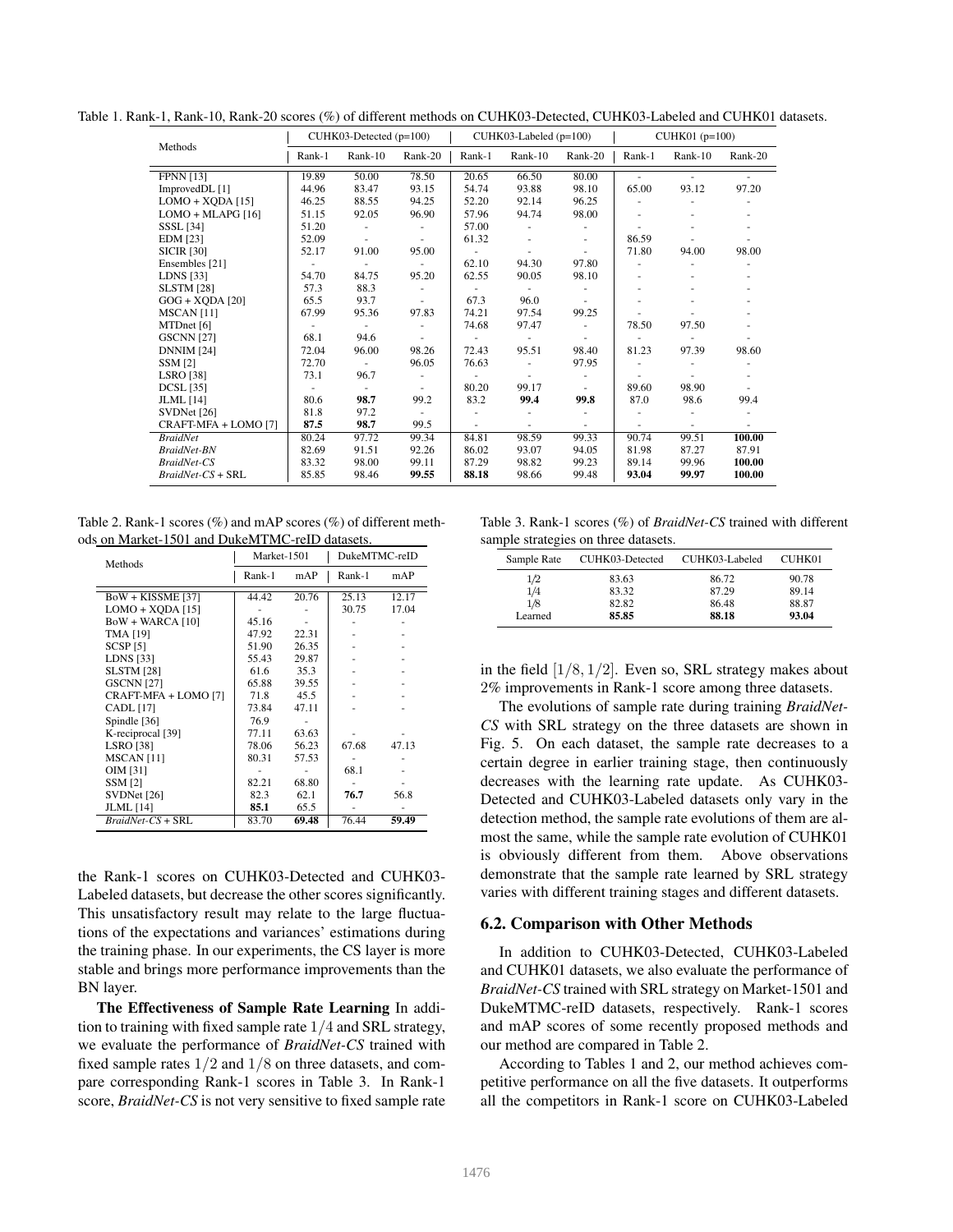

Figure 4. Visualization of some feature pairs of given image pairs in the cascaded WConv structure. Feature pairs in the three dotted boxes come from the 92nd channel of the first WConv-CS-ReLU operation's outputs, the 127th channel of the second WConv-CS-ReLU operation's outputs and the 91st channel of the third WConv-CS-ReLU operation's outputs, respectively.



Figure 5. The evolutions of sample rate during training *BraidNet-CS* with SRL strategy on three datasets. The dotted lines mean the learning rate of model parameters is updated.

and CUHK01 datasets, and in mAP score on Market-1501 and DukeMTMC-reID datasets.

## 6.3. Visualization of WConv Features

To verify the function of cascaded WConv structure, we feed some samples into the *BraidNet-CS* architecture trained with SRL strategy on CUHK03-Labeled dataset, and visualize some feature pairs (*i.e*., the responses on the ith channel of pairwise feature maps) in the cascaded WConv structure in Fig. 4.

In the first dotted box, it is obvious that the right feature in feature pair (1) and the right feature in feature pair (2) are the same feature of image A; the left feature in feature pair (1) and the left feature in feature pair (3) are the same feature of image B. The effect of the other image on one image's feature can be neglected.

In the second dotted box, the responses of feature pair (5) and feature pair (6) are low, so corresponding channels can't extract meaningful single-image feature from images of E, G, H or F. However, images E and F make high responses in the left feature of feature pair (4), indicating an asymmetric matching pattern is found in the high-response locations of the two input images. According to the high-response field and the content of images E and F, this asymmetric matching pattern may be {*White*, *Gray*}. {*White*, *Gray*} may provide cues to support the matching decision, as they may come from the same original color but are changed to current RGB value by different illumination conditions.

In the third dotted box, the responses of feature pair (7) and feature pair (9) are low, so corresponding channels can't extract meaningful single-image feature from images I, J, L or K. However, images I and K make high responses in the right feature of feature pair (8), indicating an asymmetric matching pattern is found in the high-response locations of the two input images. According to the high-response field and the content of images I and K, this asymmetric matching pattern may be {*Hair*, *Hat*}. {*Hair*, *Hat*} may provide cues to support the mismatching decision, as a man in a hat can't reveal his hair.

Above discussions verify the theoretical functions of cascaded WConv structure: extracting features of two images and comparing two images via asymmetric pattern matching on multiple semantic levels.

## 7. Conclusion

This work proposes a deep architecture named BraidNet for Person Re-ID, which can effectively handle the problems of misalignment and color differences across cameras. In addition, the CS layer and SRL strategy are proposed to solve the zero gradient problem and the imbalanced training data problem in the training phase. Experiments demonstrate the effectiveness of our method.

## Acknowledgements

This work was supported in part by the National Key R&D Program of China under Grant No. 2017YFB1002202, National Natural Science Foundation of China under Grant No. 61471273 and No. 61771348, Wuhan Morning Light Plan of Youth Science and Technology under Grant No. 2017050304010302, and LIESMARS Special Research Funding.

#### References

[1] E. Ahmed, M. Jones, and T. K. Marks. An improved deep learning architecture for person re-identification. In *CVPR*,